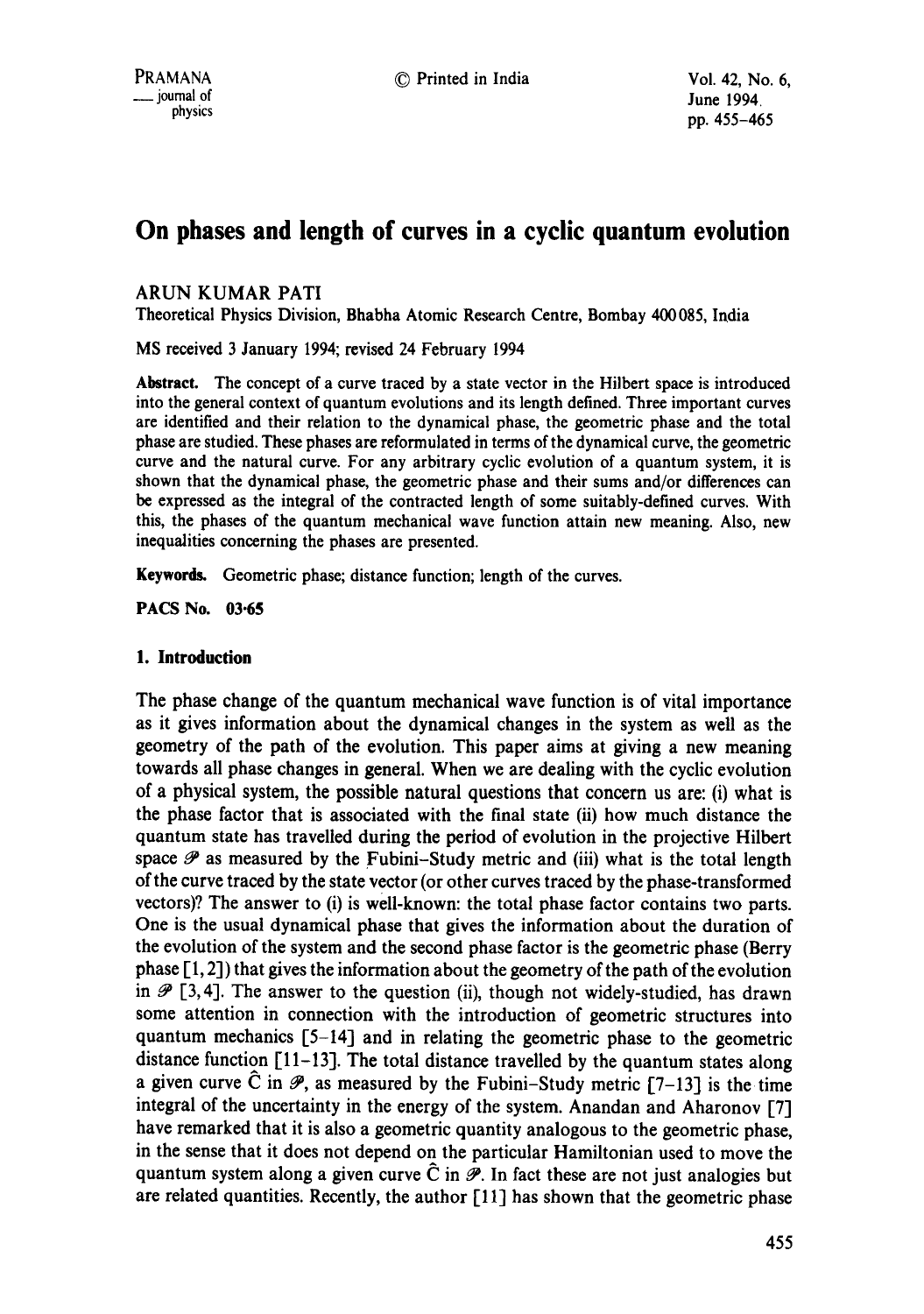could be derived from metric considerations. It appears as a result of the principle of minimization of the speed of transportation in  $\mathcal P$ . However the question (iii) has not drawn much attention. Recently we  $[11,13]$  have asked such a question in connection with the geometric phase. For any cyclic evolution, when we say the geometric phase depends only on the closed curve  $\tilde{C}$  in  $\mathcal{P}$  it is not transparent in what way the phase depends on the curve (unless we define the curve and its length).

In this paper, we introduce the concept of a curve traced by a normalized vector in the Hilbert space  $\mathcal{H}$  and give a general definition of the length of a curve during an arbitrary cyclic quantum evolution. Next, we elucidate the properties of the length of a curve. In the sequel, we define three important curves and their lengths. We study their relation to the dynamical phase and the geometric phase for cyclic evolutions of the quantum system. Any phase (we mean dynamical, geometric and/or their sums and differences) can be expressed as an integral of the contracted length of (some suitably-defined) curves. With these curves, the phases of the quantum mechanical wave function attain new meanings. For all cyclic evolutions of the quantum system we show that the value of the phases cannot be arbitrarily large, but are limited by the total length of their corresponding curves. Furthermore each curve is characterized by a number called energy associated with the curve. We point out the importance of the energy of the curve by carrying out a variational calculation leading to the equation of geodesic. We obtain some new inequalities among phases, lengths and energies for various kinds of curves in the Hilbert space. Lastly, we study a simple example to illustrate the concepts that are introduced here.

#### **2. Concept of various curves and their lengths**

To be concrete we start this section by defining a curve traced by any arbitrary vector in the Hilbert space  $\mathcal{H}$  and its length. Let  $|\gamma(t)\rangle$  be a unit-norm vector belonging to  $\mathcal{H}$ . When  $|\chi(t)\rangle$  evolves in time it traces a curve in  $\mathcal{H}$ , i.e.  $t \rightarrow |\chi(t)\rangle$ ,  $0 \le t \le T$  is a curve on the unit ball  $\mathbb B$  of the Hilbert space  $\mathscr H$ . Since  $\mathscr H$  is Riemannian this curve has a length. This curve projects to either a closed or an open curve in the projective Hilbert space  $\mathcal{P} = \mathcal{B}/U(1) = \mathcal{H} - \{0\}/C^*$  depending on the type of evolution, named cyclic or non-cyclic. The projected curve  $\hat{C} = \pi(C)$  also has a length, given by the Fubini-Study metric on  $\mathcal{P}$ . Thus if  $|\chi(t)\rangle$  is a quantum state then we say that the state of the system at any instant of time is represented by a point and the evolution of the state is by a curve in  $\mathcal{P}$ . Since the inner product in  $\mathcal{H}$  induces a metric in  $\mathcal{P}$ , we can define the length of the curve precisely.

*Definition* Let  $t \in [0, T] \subset \mathbb{R}$  and let  $C: t \to \chi(t)$  be a piecewise C<sup>1</sup> curve on the unit ball  $\mathscr{B} \subset \mathscr{H}$ . Its length is defined to be

$$
l(\chi(t))|_{0}^{T} = \int_{0}^{T} \langle \dot{\chi}(t) | \dot{\chi}(t) \rangle^{1/2} \mathrm{d}t, \qquad (1)
$$

where  $|\dot{\chi}(t)\rangle$  is the velocity vector in the Hilbert space  $\mathcal{H}$  of the curve  $|\chi(t)\rangle$  at point t along the path of evolution of the state vector.

Some of the properties of the length of a curve can be spelled out. First of all the integral (1) exists since the integrand is continuous due to the map:  $t \rightarrow ||\dot{\chi}||$  being continuous. The length of a broken C-curve is defined as the (finite) sum of the length of its C-pieces. This means that the broken curve  $t \to \gamma(t)$  is a broken C<sup>∞</sup>-curve in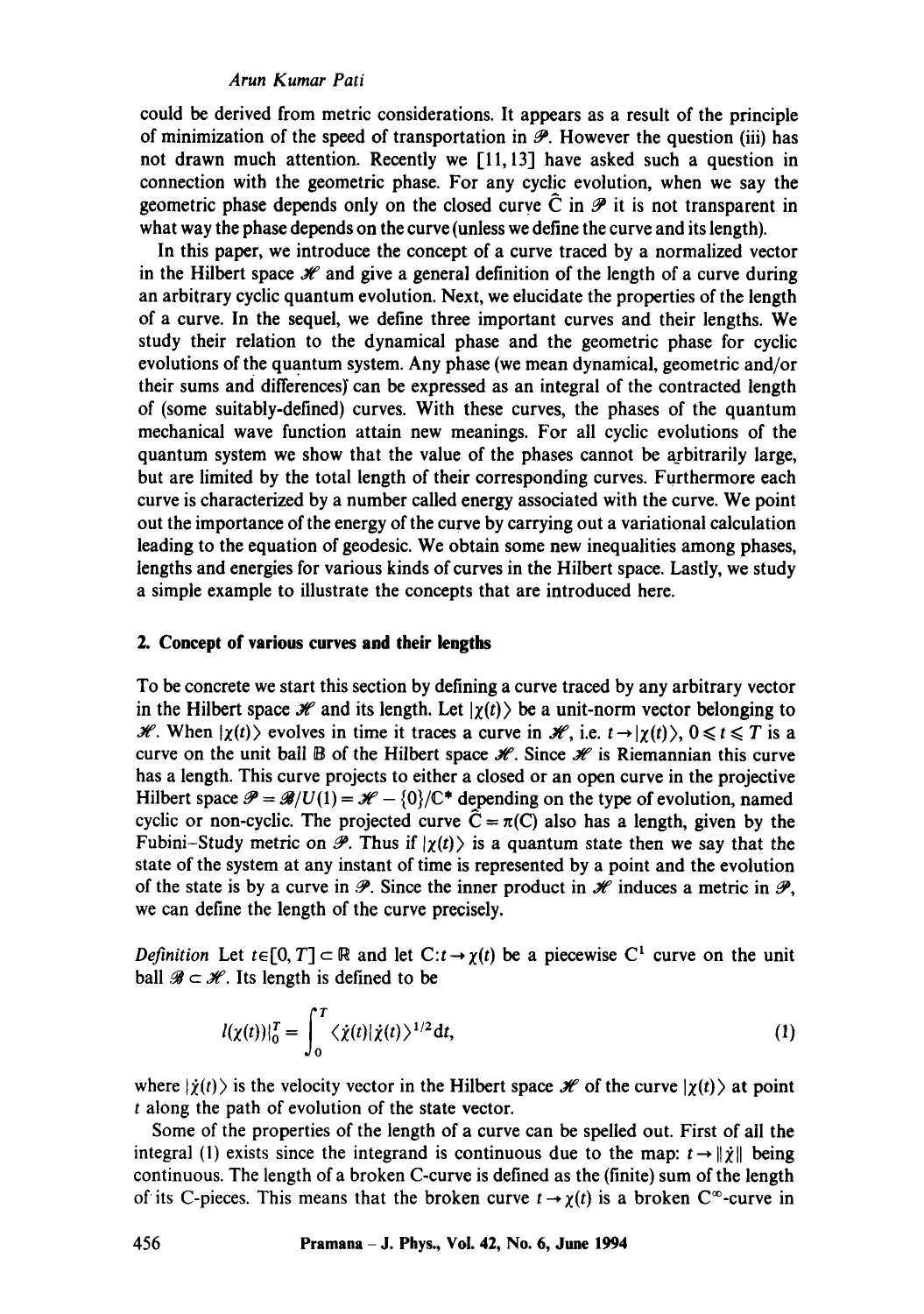$\mathcal{H}$  and it is a continuous mapping C: [0, T]  $\rightarrow \mathcal{H}$  together with a subdivision  $0 \leq t_1 < t_2 < \cdots < t_n \leq T$  on whose closed subinterval  $t \to \chi(t)$  is a  $C^{\infty}$ -curve. The length of the curve has an important property of reparametrization invariance. Given a smooth curve C and two fixed points  $\chi$ (0) and  $\chi$ (T) corresponding to the parameter values  $t = 0$  and  $t = T$ , if we change the parameter t by t that is an arbitrary smooth transformation and a smooth monotonically increasing function of time (i.e.  $dt/d\tau > 0$ ), then the length of the curve  $l(\chi)|_0^T$  remains unchanged. The curve C can be viewed as a continuous set of points in  $\mathcal H$  along with a parametrization. Thus length is a geometric property of the whole curve C in  $\mathcal{H}$ , defined by the equivalence classes of parametrized paths. Hence the length of the curve defined from the inner product of the tangent vectors is an important concept in studying the geometry of quantum evolution.

It is now convenient to define the infinitesimal length of the curve during an infinitesimal time, dt, for an arbitrary time evolution of the quantum system as follows:

$$
dl(\chi(t)) = \langle \dot{\chi}(t) | \dot{\chi}(t) \rangle^{1/2} dt. \tag{2}
$$

This will help us in studying the infinitesimal properties of a curve on a manifold of quantum states. If the parameter t is such that  $\langle \chi | \chi \rangle^{1/2}$  is constant along C, then we say the length of the curve is parametrically proportional to the arc length. The quantity  $u_{\mathcal{H}}(\chi) = \frac{dI(\chi)}{d\tau}$  is called the magnitude of the rate of change of arc length of the curve C in  $\mathcal{H}$ . This can be seen by changing the parameter from t to t, the curve  $\tau \rightarrow |\chi(\tau)\rangle$  will then be the locus of the same points in  $\mathcal{H}$  as for the curve  $t \rightarrow |\chi(t)\rangle$ , nevertheless, the state traverses along the curve at a different rate because  $u_{\mathscr{H}}(\chi)$  is not reparmeterization invariant.

We now introduce various curves such as the dynamical curve, the geometric curve and the natural curve and define their lengths. These lengths share all the properties elucidated in the general discussion.

*Dynamical curve:* Let  $|\psi(t)\rangle$  be the quantum state that evolves according to the Schrödinger equation  $i\hbar/\psi(t)$  =  $H(t)/\psi(t)$ . The curve  $t \rightarrow |\psi(t)\rangle$  traced by the vector  $|\psi(t)\rangle$  is called as the dynamical curve C<sub>d</sub>. This satisfies  $|\psi(T)\rangle = \exp(i\phi)|\psi(0)\rangle$ ,  $\phi \in \mathbb{R}$ (phase  $\phi$  is called as the total phase). It begins and ends on the same ray but at different points.

The length of the dynamical curve C<sub>d</sub> can be defined through (1) by taking  $|\chi(t)\rangle$ to be  $|\psi(t)\rangle$ . Since it depends on the Hamiltonian of the system (in view of  $|\psi(t)\rangle$ ) satisfies the Schrödinger equation corresponding to a given Hamiltonian) and consequently on the detailed dynamics, hence the name dynamical curve.

*Geometric curve:* The curve  $t \rightarrow |\psi(t)\rangle$  traced by the single valued vector  $|\psi(t)\rangle$  is called as the geometric curve  $C_s$ . It is a phase-transformed solution curve of  $|\psi(t)\rangle$ (because  $|\psi(t)\rangle = \exp(-if(t))|\psi(t)\rangle$  with  $f(T)-f(0) = \phi$ ) such that  $|\tilde{\psi}(T)\rangle = |\tilde{\psi}(0)\rangle$ . It starts and ends on the same ray at same point, i.e.  $C_g$  is a closed curve in  $\mathcal H$  with  $\pi(C_{\bf g}) = \pi(C_{\bf d}) = \overline{C}.$ 

The length of the geometric curve can be defined through (1) by taking  $|\chi(t)|$  to be  $|\psi(t)\rangle$ . It is independent of the particular Hamiltonian used to transport the quantum system. This is true to the extent that an addition of a scalar  $E$  to the Hamiltonian, ensues a different total phase factor to the evolving state keeping the single valued state unchanged. That is why we call the curve traced by the single-valued vector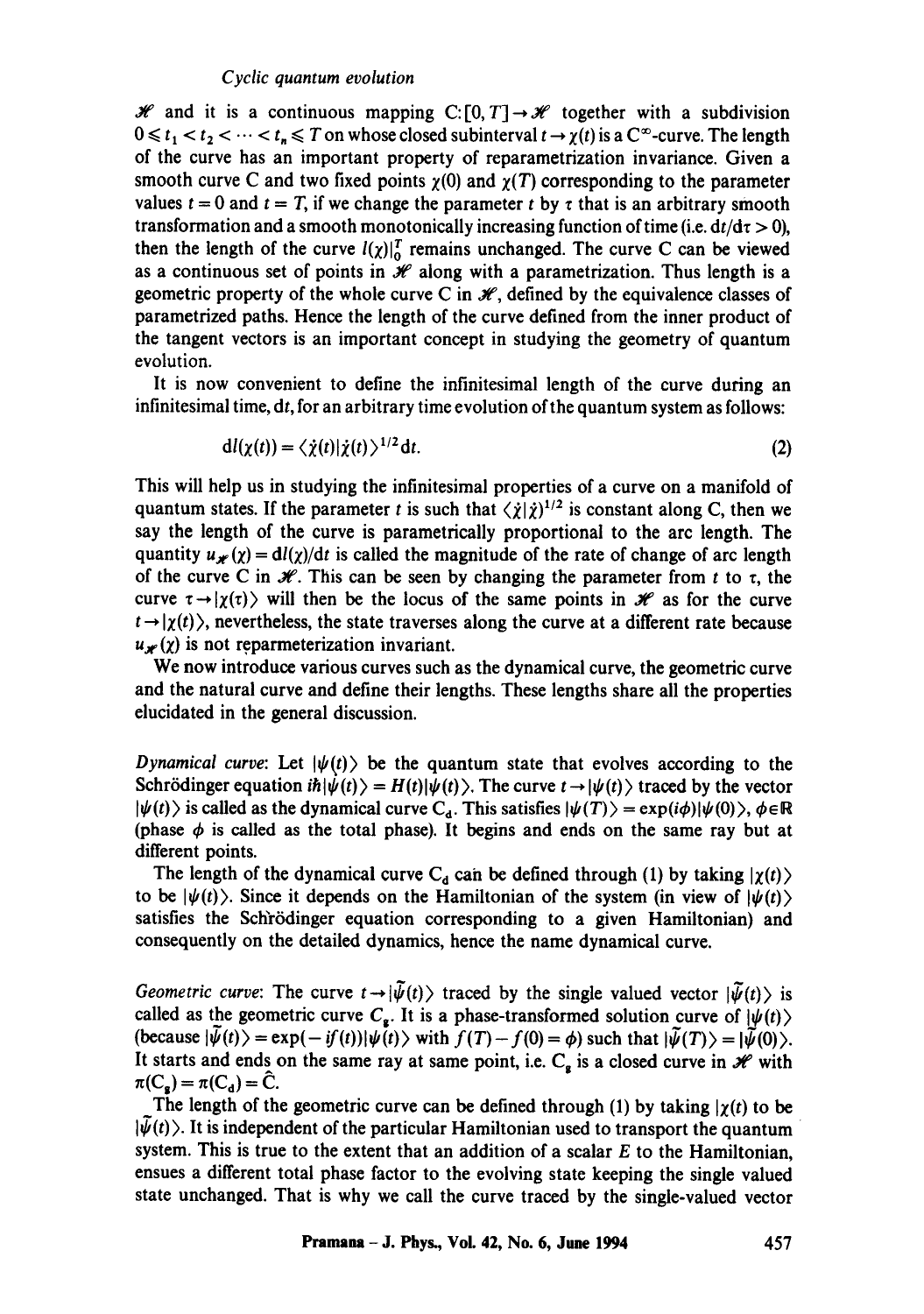$|\psi(t)\rangle$  as a geometric curve. Since the single valued vector only depends on the image of the evolution of  $|\psi(t)\rangle$  on the projective Hilbert space  $\mathcal{P}$ , it further consolidates the geometric nature of the curve  $C_{\rm g}$ .

*Natural curve:* The curve  $t \rightarrow |\psi(t)\rangle$  traced by the parallel-transported vector  $|\bar{\psi}(t)\rangle$ is called as the natural curve  $C_n$ . This is also a phase-transformed solution curve of  $|\psi(t)\rangle$  (because  $|\bar{\psi}(t)\rangle = \exp(i/\hbar \int_0^t \langle \psi(t')|H(t')|(t')\rangle dt')|\psi(t)\rangle$ , with the parallel transport rule  $\langle \bar{\psi}(t)|\bar{\psi}(t)\rangle=0$  such that  $|\bar{\psi}(T)\rangle=\exp(i\beta)|\bar{\psi}(0)\rangle$ , where  $\beta$  is the geometric phase acquired by the system during a cyclic evolution. This curve starts and ends on the same ray but at different points.

The length of the natural curve can be defined in the same way by taking  $|\gamma(t)\rangle$ to be  $|\psi(t)|$  in the definition (1). Like the length of the geometric curve it is also  $H(t)$ and t-invariant quantity.

For further clarification, we can see that the length of the natural curve is exactly equal to the total distance travelled by the state vector  $|\psi(t)\rangle$  along a given curve  $\tilde{C}$ in the projective Hilbert space  $\mathscr P$ . More precisely, the projective Hilbert space  $\mathscr P$  admits a natural metric structure and that the distance as measured by the metric topology coincides with the length of the natural curve. Thus  $l(\bar{\psi})|_{0}^{T} = D$ , where  $D = \int_{0}^{T} \Delta E(t) dt / \hbar$ and  $\Delta E(t) = \left[\langle \psi(t) | H^2(t) | \psi(t) \rangle - \langle \psi(t) | H(t) | \psi(t) \rangle^2 \right]^{1/2}$ . Therefore, the total length of the natural curve is equal to the time integral of the uncertainty of the energy during the period of the evolution.

## **3. Concept of energy of the curve**

After studying different curves traced by the equivalence classes of state vectors, we now introduce the energy of the various curves. With this, any arbitrary evolution can be classified by the length and energy of the curve  $[15]$ .

*Proposition* To each curve, there is associated an energy, which is distinct from the length of the curve.

The number defined through

$$
E(\chi(t))|_{0}^{T} = \hbar \int_{0}^{T} \langle \dot{\chi}(t) | \dot{\chi}(t) \rangle dt
$$
 (3)

is called the energy associated with the curve  $t \to |\chi(t)\rangle$ . If we allow  $|\chi(t)\rangle$  to be  $|\psi(t)\rangle$ ,  $|\psi(t)\rangle$  and  $|\bar{\psi}(t)\rangle$  we will get the quantum mechanical energies of the dynamical, geometric and natural curves respectively. We denote these energies by  $E(\psi)$ ,  $E(\psi)$ and  $E(\psi)$  respectively.

To avoid confusion among the readers we would like to remark that the energy of the curve  $E(\chi)$  has nothing to do with the true quantum mechanical energy of the system, in general. The energy of a curve is a property that is attributed to a particular curve during an evolution of a quantum system. The true quantum mechanical energy  $E<sub>s</sub>$  of a system is given by the expectation value of the hamiltonian in the state  $|\psi(t)\rangle$ and is a property of the system at a given instant of time. So these two energies are different altogether. However, the energy of the dynamical curve and the true quantum mechanical energy of the system obey a simple inequality. Since the infinitesimal change in the energy of the dynamical curve is given by  $dE(\psi) = h \langle \psi(t) | \psi(t) \rangle dt$ , we have  $E_s^2 \le h dE(\psi)/dt$ . Here, we have used the fact that the variance in the energy of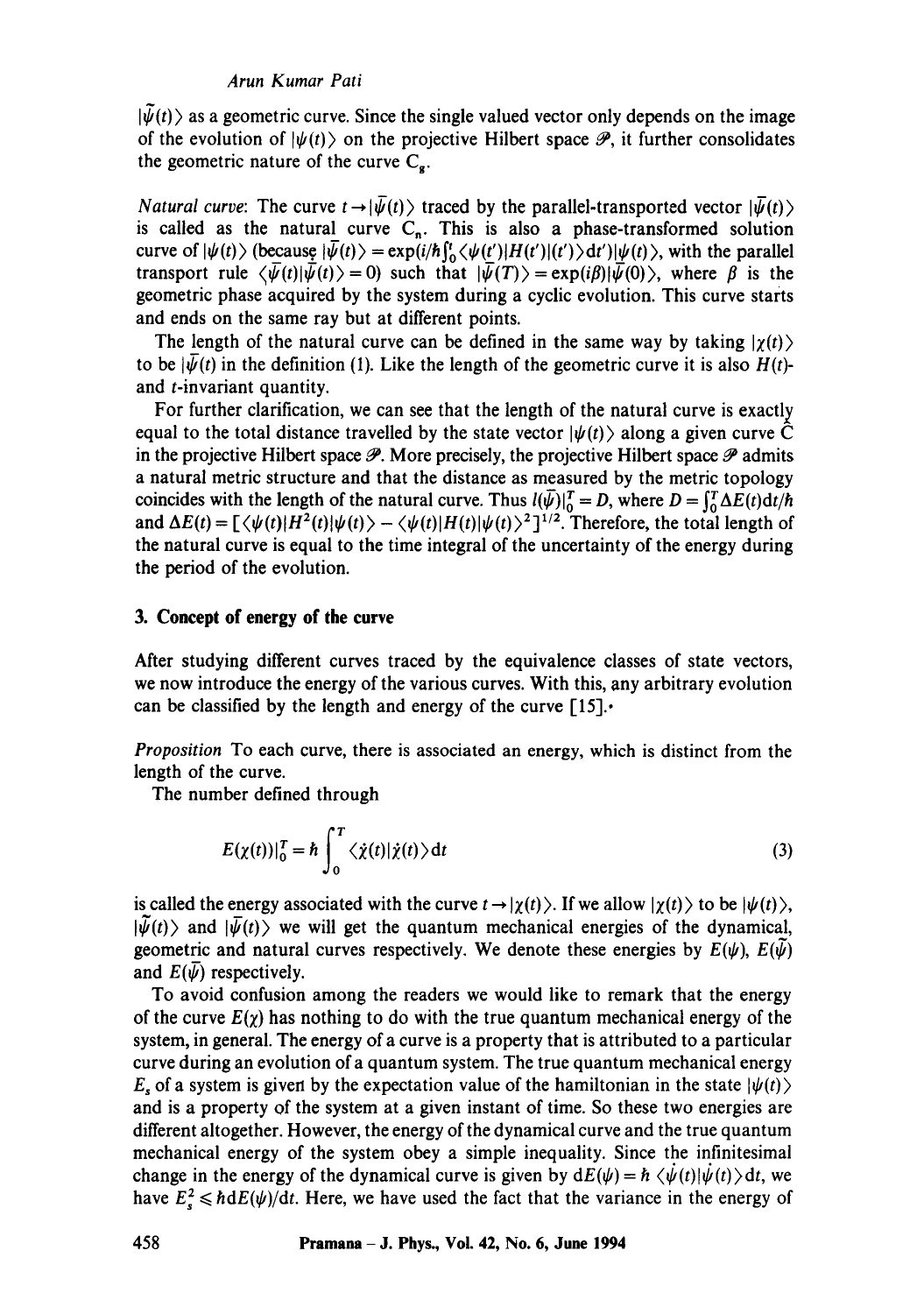the system is a non-negative quantity. Thus the (squared) energy of the system is limited by the rate of change of energy of the dynamical curve.

Next, we make a comparison between the length and the energy of the curve. We state a theorem which elicits the important fact that the length and the energy of the curve are distinct objects in the Hilbert space  $\mathcal{H}$ .

*Theorem 1.* The (squared) length of the curve during a cyclic evolution of the quantum system is limited by the energy of the curve, i.e. the length and the associated energy of the curve are related by the inequality

$$
l^{2}(\chi(t))|_{0}^{T} \leqslant E(\chi(t))|_{0}^{T}(T/\hbar). \tag{4}
$$

The equality holds good for a curve which is parametrically proportional to the arc length of the curve, i.e., when  $\langle \dot{\chi}(t)|\dot{\chi}(t)\rangle$  is constant. We have three such inequalities for each of the curves mentioned above.

## **4.. Variation of the energy of the curve and geodesic equation**

In this section we outline as to how the concept of energy of the curves can be used to define geodesics by studying their extremal properties under smooth variations. Among all other curves and energies, the natural curve and its associated energy deserve a separate status in studying the geometry of quantum evolution. On a Riemannian manifold of quantum states a geodesic can be defined as a curve traced by the parallel transported vector  $|\bar{\psi}(t)\rangle$  along which the translation preserves the velocity vector of the curve C<sub>n</sub>. Alternatively, geodesics in  $\mathscr P$  can be defined as those curves for which the energy of the natural curve is stationary. We now present a variational argument to arrive at a geodesic equation.

Using the definition of the energy of the natural curve we write the energy of the varied curve as

$$
\delta E(\vec{\psi})|_{0}^{T} = \hbar \int_{0}^{T} dt \left[ \text{Re} \left( \left\langle \frac{\partial \dot{\psi}}{\partial u} \middle| \dot{\psi} \right\rangle - \left\langle \frac{\partial \dot{\psi}}{\partial u} \middle| \psi \right\rangle \langle \psi | \dot{\psi} \rangle - \left\langle \dot{\psi} | \psi \right\rangle \left\langle \frac{\partial \psi}{\partial u} \middle| \dot{\psi} \right\rangle \right) \right] du.
$$
\n(5)

On using

$$
\left\langle \frac{\partial \dot{\psi}}{\partial u} \middle| \frac{\partial \psi}{\partial t} \right\rangle = \left\langle \frac{\partial \dot{\psi}}{\partial u} \middle| (|\dot{\psi}\rangle - \langle \psi | \dot{\psi} \rangle | \psi \rangle), \right\rangle
$$

we have

$$
\delta E(\bar{\psi})|_{0}^{T} = \hbar \int_{0}^{T} dt \left[ \text{Re} \left( \left\langle \frac{\partial \dot{\psi}}{\partial u} \middle| \frac{\delta \psi}{dt} \right\rangle - \left\langle \frac{\partial \psi}{\partial u} \middle| \dot{\psi} \right\rangle \langle \dot{\psi} | \psi \rangle \right) du \right], \tag{6}
$$

where

$$
\left|\frac{\delta\psi}{\mathrm{d}t}\right\rangle = |\dot{\psi}\rangle - \langle \psi|\dot{\psi}\rangle |\psi\rangle.
$$

Notice that  $\langle \psi | \psi \rangle$  and  $\langle \psi | \psi \rangle$  are purely imaginary. Facilitating the usage of the identity Re  $\left| \frac{du}{2} \left| \frac{v \psi}{v} \right| \right| \gg \left| \frac{v \psi}{v} \right| = - \text{Re} \left| \frac{du}{v} \left| \frac{v \psi}{v} \right| \right| \gg \sqrt{\psi \psi}$ , we have

**Pramana - J. Phys., Vol. 42, No. 6, June 1994 459**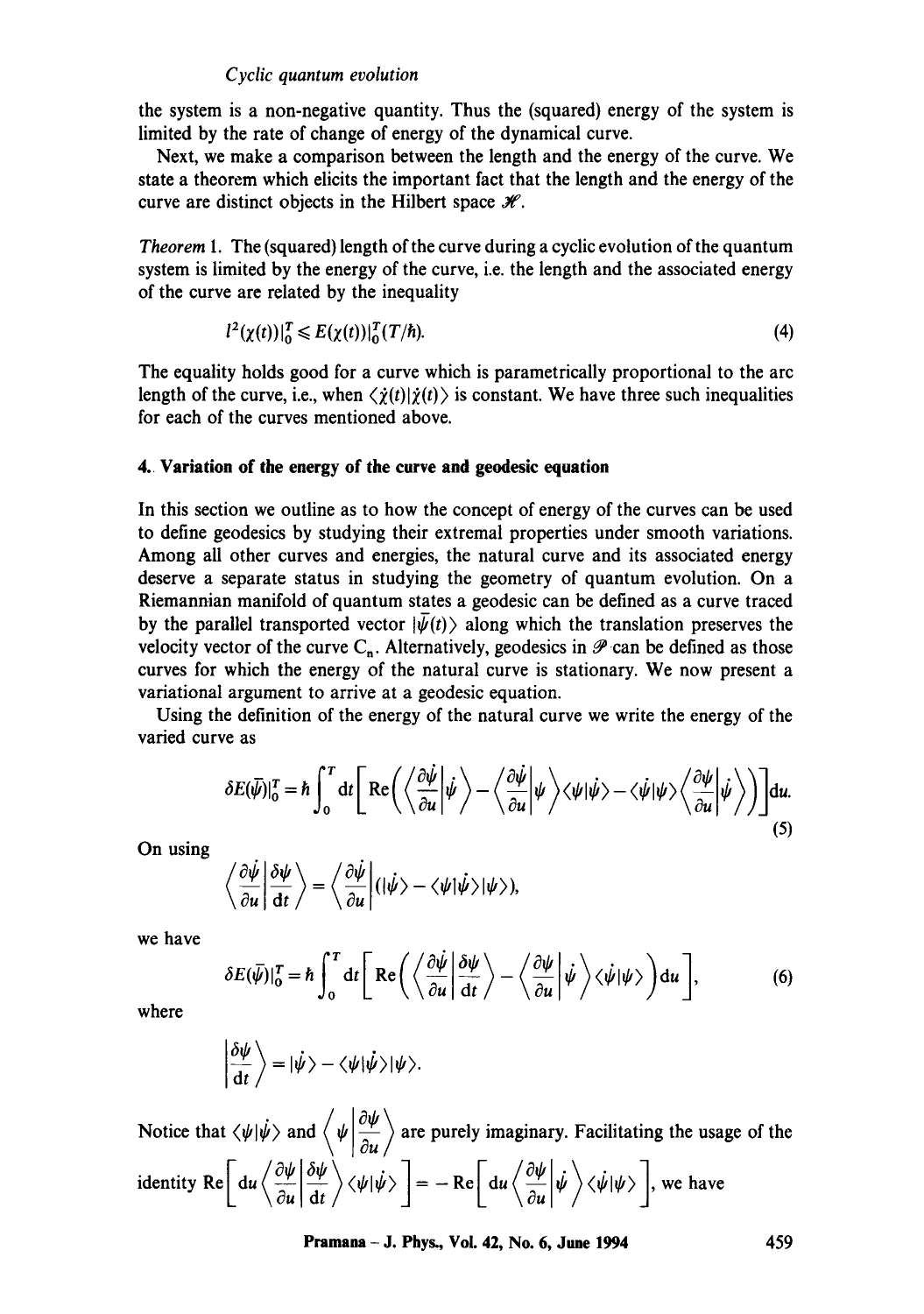$$
\delta E(\bar{\psi})|_{0}^{T} = \hbar \int_{0}^{T} dt \left[ \text{Re} \left( \left\langle \frac{\partial \dot{\psi}}{\partial u} \middle| \frac{\delta \psi}{dt} \right\rangle + \left\langle \frac{\partial \psi}{\partial u} \middle| \frac{\delta \psi}{dt} \right\rangle \langle \psi | \dot{\psi} \rangle \right) du \right]. \tag{7}
$$

On integrating the first term by parts and allowing the variation of  $|\psi(u, t)\rangle$  at end points to vanish, we obtain

$$
\delta E(\bar{\psi})|_{0}^{T} = \hbar \int_{0}^{T} dt \left[ \text{Re} \left( \left\langle \frac{\partial \psi}{\partial u} \middle| \left( -\frac{d}{dt} + \langle \psi | \dot{\psi} \rangle \right) \middle| \frac{\delta \psi}{dt} \right\rangle \right) du \right]. \tag{8}
$$

The equation for the geodesic comes naturally, if one observes that  $\left\langle \psi \left| \frac{\partial \psi}{\partial u} \right\rangle$  is purely

imaginary and the integrand vanishes for arbitrary variations. This amounts to saying that  $[16]$ 

$$
\left(\frac{\mathrm{d}}{\mathrm{d}t} - \langle \psi | \dot{\psi} \rangle \right) \left| \frac{\delta \psi}{\mathrm{d}t} \right\rangle = g(t) | \psi(t) \rangle, \tag{9}
$$

for any real, smooth function *g(t).* This is the geodesic equation of motion for the system. Evolutions of the quantum system for which the energy of the natural curve is stationary satisfies (9). In terms of the parallel-transported vector the geodesic equation is simple and is given by

$$
\frac{\mathrm{d}^2}{\mathrm{d}t^2} \left| \bar{\psi}(t) \right\rangle + v_{\mathscr{H}}^2(t) \left| \bar{\psi}(t) \right\rangle = 0, \tag{10}
$$

where the function  $g(t)$  is eliminated by using the parallel-transport rule  $\langle \bar{\psi} | \dot{\bar{\psi}} \rangle = 0$ , and is found to be  $v_{\mathscr{H}}$ , where  $v_{\mathscr{H}} = \frac{dI(\psi)}{dt}$ .

Since the geodesics are special paths, it would be interesting to know the phase information of a quantum system when it passes through a geodesic. Especially, we would like to know what is the geometric phase acquired by a quantum system when it passes through a geodesic. The following theorem answers this question.

*Theorem* 2. For a time independent Hamiltonian, if the system passes through geodesic (meaning, (10) is satisfied by the parallel-transported vector) and further, the tangent vector is proportional to the vector itself at time  $t=0$ , i.e.  $|\bar{\psi}(0)\rangle = iv_{\mathscr{H}}|\bar{\psi}(0)\rangle$ , then the geometric phase acquired by the system in one cycle is just equal to the total length of the natural curve during the evolution.

*Proof.* The general solution to (10) is

$$
|\bar{\psi}(t)\rangle = (\cos v_{\mathscr{H}} t)|\bar{\psi}(0)\rangle + (\sin v_{\mathscr{H}} t)/v_{\mathscr{H}}|\bar{\psi}(0)\rangle.
$$
 (11)

Imposing the condition  $|\dot{\psi}(0)\rangle = iv_{\mathscr{H}}|\dot{\psi}(0)\rangle$  we can write  $|\dot{\psi}(t)\rangle = \exp(iv_{\mathscr{H}} t) |\dot{\psi}(0)\rangle$ . In one cycle,  $|\bar{\psi}(T)\rangle$  is related to  $|\bar{\psi}(0)\rangle$  through  $|\bar{\psi}(T)\rangle = \exp(i v_{\mathscr{H}} T) |\bar{\psi}(0)\rangle =$  $\exp\left(i\left(\bar{\psi}\right)\left|\bar{\psi}(0)\right\rangle$ . But  $|\bar{\psi}(T)\rangle$  is again equal to  $\exp\left(i\beta(C)\right)|\bar{\psi}(0)\rangle$  where  $\exp\left(i\beta(C)\right)$ is the holonomy transformation in parallel-transporting the vector  $|\bar{\psi}(t)\rangle$  arround a closed curve in the projective Hilbert space  $\mathscr P$  and  $\beta(C)$  is the geometric phase acquired by the system during a cyclic evolution, hence the proof.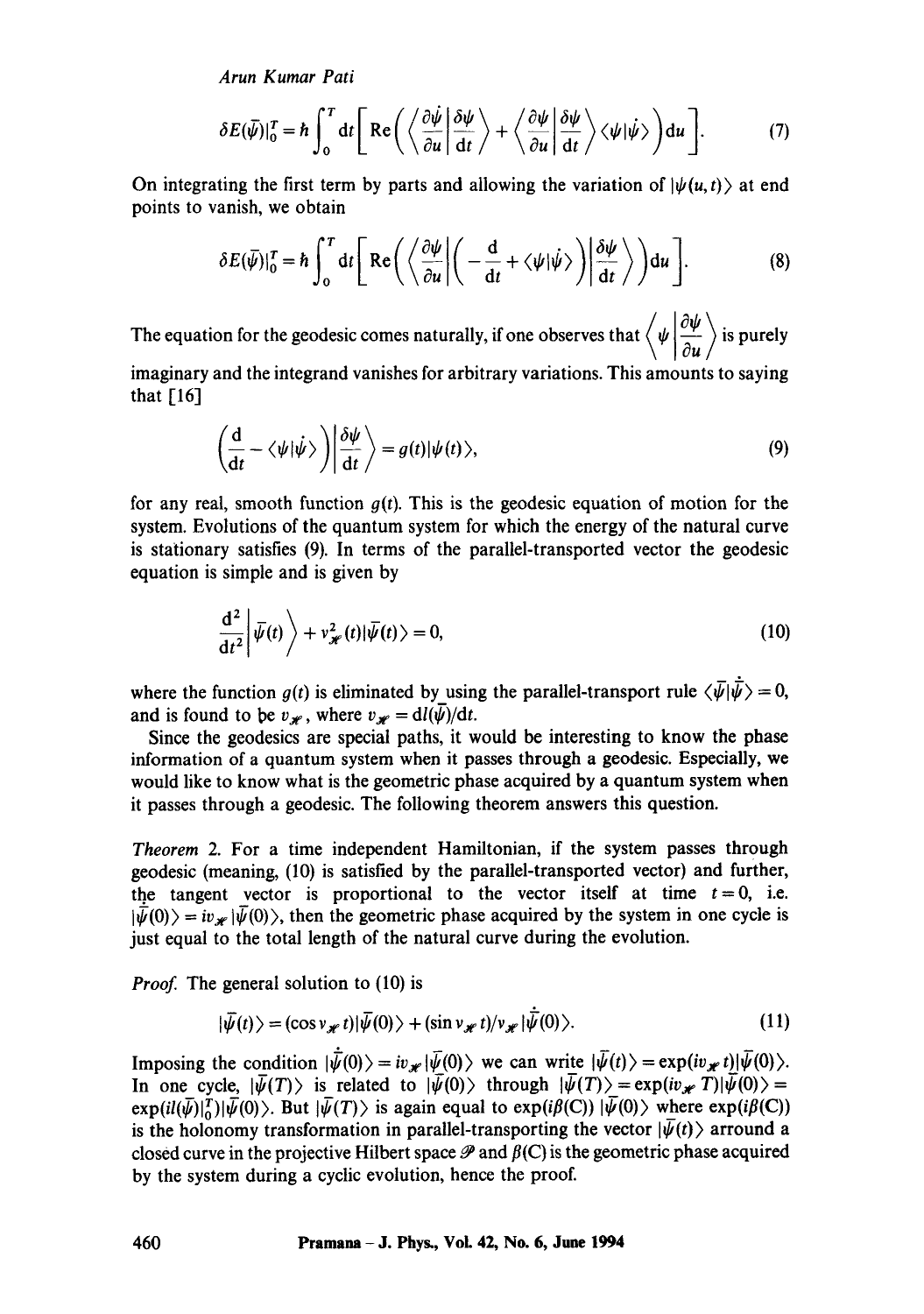## **5. Relating phases and length of the curves**

In this section we relate the phases and length of the curves during any cyclic quantum evolution. Before doing so, we state the following theorem which is of paramount importance in proving the central result of the paper.

*Theorem* 3. The length of the curves traced by any equivalence classes of states is greater than the total length of the natural curve during an arbitrary cyclic evolution of the quantum system. (Here, equivalence classes we mean vectors differing only in phases. The equivalence relation is  $|\psi\rangle \sim |\psi'\rangle$  if  $|\psi'\rangle = c|\psi\rangle$  where  $0 \neq c \in \mathbb{C}^*$  and  $\mathbb{C}^* = \mathbb{C} - \{0\}$  is a multiplicative group of non-zero complex numbers.)

This is reminiscent of a theorem that is known in differential geometry [17]. From theorem 3, it immediately follows that the total length of the dynamical and geometric curves is greater than the total length of the natural curve during an arbitrary cyclic evolution. Also, it is easy to show that the total energy of the dynamical and geometric curves is greater than the total energy of the natural curve.

*Theorem4.* For an arbitrary cyclic evolution of the quantum system, (if the frequencies (change of phases over unit time interval) do not change sign during the evolution) then the dynamical phase, the geometric phase, their sums (called total phase) and their differences can be expressed as an integral of the contracted length of some (suitably-defined) curves.

*Proof.* For a cyclic quantum evolution, the dynamical phase is the time integral of the expectation value of the Hamiltonian  $H(t)$ , i.e.  $\delta = -1/\hbar \int_0^T \langle \psi | H(t) | \psi \rangle dt$ . This can be expressed as

$$
\delta = \int_0^T (1 - v_{\mathscr{H}}^2 (\bar{\psi}) / u_{\mathscr{H}}^2 (\psi))^{1/2} \, \mathrm{d} l(\psi). \tag{12}
$$

From the above theorem, we know that  $u_{\mu}(\psi) \rangle v_{\mu}(\bar{\psi})$ , where  $u_{\mu}(\psi)$  is the rate of change of arc length of the dynamical curve and  $v_{\psi}(\bar{\psi})$  is the rate of change of arc length of the natural curve (also called as the speed of transportation of the state vector in the projective Hilbert space  $\mathscr{P}$ ). We call the quantity  $[(1 - v_{\star}^2(\bar{\psi})/u_{\star}^2(\psi))]^{1/2}$ as the contraction factor (CF) for the dynamical curve. Hence the magnitude of the dynamical phase is the integral of the contracted length of the dynamical curve.

The geometric phase for a cyclic quantum evolution is given by  $\beta(C)$  =  $i\left(\frac{r}{\alpha}\langle \tilde{\psi} | \tilde{\psi} \rangle \mathrm{d}t$ , which can be expressed as

$$
\beta(c) = \int_0^T \left[1 - v_{\mathscr{H}}^2(\bar{\psi})/u_{\mathscr{H}}^2(\bar{\psi})\right]^{1/2} \mathrm{d}l(\bar{\psi}).\tag{13}
$$

Since  $u_{\psi}(\psi)$ )  $v_{\psi}(\psi)$ , where  $u_{\psi}(\psi)$  is the rate of change of arc length of the geometric curve, we call the quantity  $[(1 - v_{\ast}^2(\psi))]^{1/2}$  as the CF for the geometric curve. Hence the magnitude of the geometric phase is the integral of the contracted length of the geometric curve.

The total phase (difference phase) is just  $\phi_+ = \phi = \delta + \beta(\phi_- = \delta - \beta)$ . To express this in terms of some suitably defined length of the curve let us define a vector  $|\psi_{+}(t)\rangle$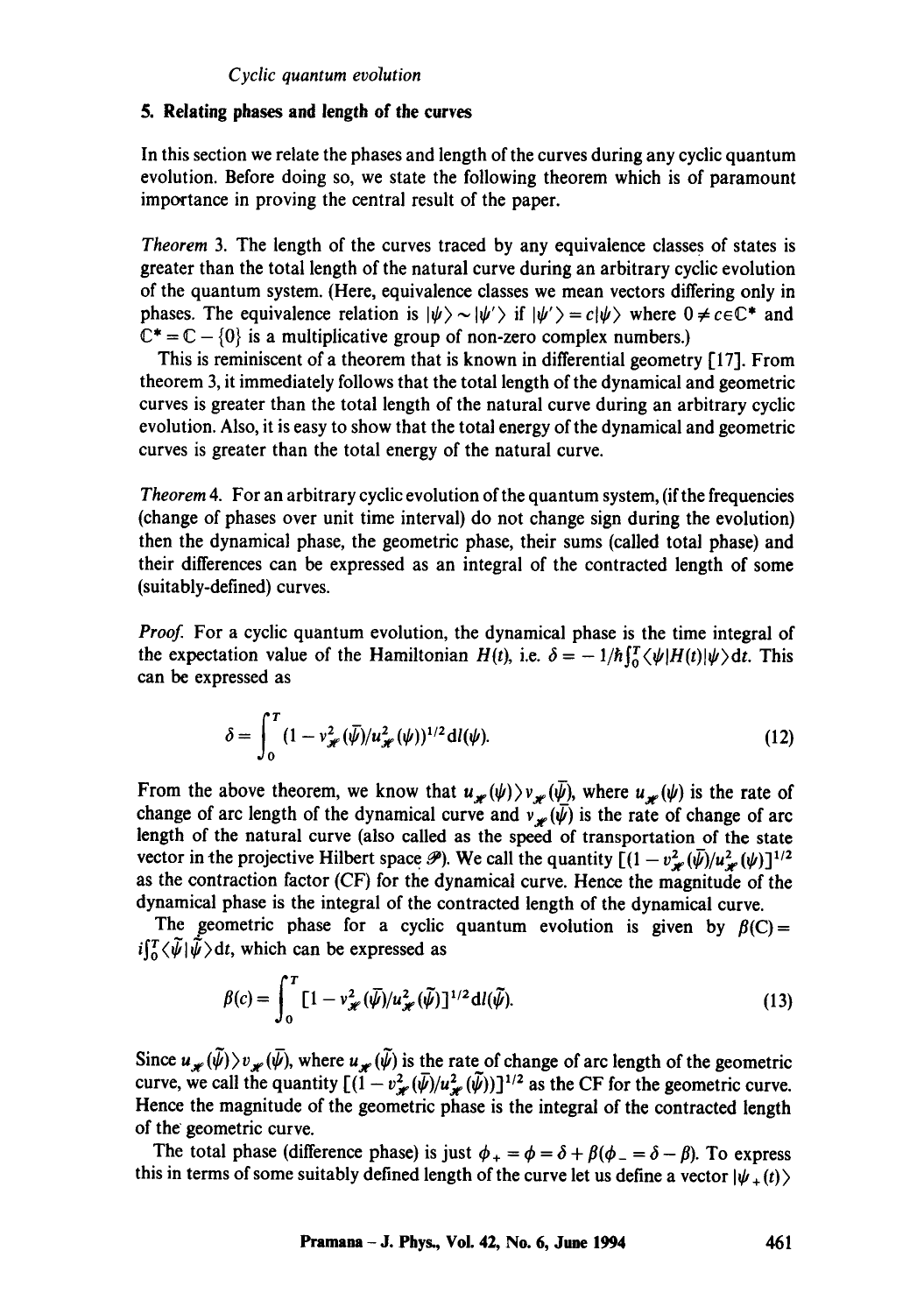$(|\psi_-(t)\rangle)$  as follows:

$$
|\psi_{\pm}(t)\rangle = \exp\bigg(\pm i\int_0^t i\langle \tilde{\psi}(t')|\tilde{\psi}(t')\rangle dt'\bigg)|\psi(t)\rangle.
$$
 (14)

One can see that the phases  $\phi_+$  and  $\phi_-$  can be expressed as

$$
\phi_{\pm} = \mp i \int_0^T \langle \psi_{\pm}(t) | \dot{\psi}_{\pm}(t) \rangle dt. \tag{15}
$$

Correspondingly, the total length of the curve traced by the vector  $|\psi_{\pm}(t)\rangle$  is given by

$$
l(\psi_{\pm}(t))|_{0}^{T} = \int_{0}^{T} \langle \dot{\psi}_{\pm}(t) | \dot{\psi}_{\pm}(t) \rangle^{1/2} dt.
$$
 (16)

On evaluating the infinitesimal length of the curve  $dl(\psi_{\pm})$  we get

$$
dl2(\psi_{\pm}) - dl2(\overline{\psi}) = (\mp i \langle \psi_{\pm}(t) | \dot{\psi}_{\pm}(t) \rangle dt)2.
$$
 (17)

Therefore  $\phi_{\pm}$  is given by

$$
\phi_{\pm} = \int_0^T [1 - v_{\mathcal{H}}^2(\bar{\psi})/u_{\mathcal{H}}^2(\psi_{\pm})]^{1/2} dl(\psi_{\pm}), \qquad (18)
$$

which is nothing but integral of the contracted length of the curve  $t \rightarrow |\psi_{+}(t)\rangle$  during the period of evolution. This proves theorem 4.

This is one of the main results of our paper. It provides expressions for any given phases in terms of the integral of the contracted length of some (suitably-defined) curves. Moreover, it establishes an equivalence between the lengths and phases in quantum theory. It can be seen as follows. If the rate of change of the length of the natural curve  $v_{\mathscr{H}}(\bar{\psi})$  is much smaller than the rate of change of the length of the other curves, then to the lowest order in  $(v_{\star}^2/u_{\star}^2)$  the phases are equal to the total length of their respective curves. Thus a new interpretation of the phases is that they are all of some form or the other of the length of the curves. A necessary and sufficient condition for acquiring a phase is that the corresponding CF should not vanish during a cyclic evolution of the quantum system. Since the CF varies from zero to unity, it sets a limit on the respective phases. During such evolutions of the quantum systems the maximum attainable value of the phases are therefore equal to the total length of the respective curves (of course mod  $2\pi$ ). For constant CF's the phases are proportional to the total length of the corresponding curves. This statement is parallel to the well-known fact that the dynamical phase gives the duration of the period of evolution (since it is proportional to the time period for a constant energy). Here it is transparently seen that the phases also give information about the total length of the curves.

Reformulation of phases in terms of the length of the curves leads us to present some inequalities among the phases and the energies.

$$
\delta \leq [E(\psi) T/\hbar]^{1/2}, \quad \beta \leq [E(\tilde{\psi}) T/\hbar]^{1/2} \text{ and } \phi_{\pm} \leq [E(\psi_{\pm}) T/\hbar]^{1/2}. \tag{19}
$$

This is true, because the phases are limited by the length of the respective curves and the lengths are limited by their energies. The physical relevance of these inequalities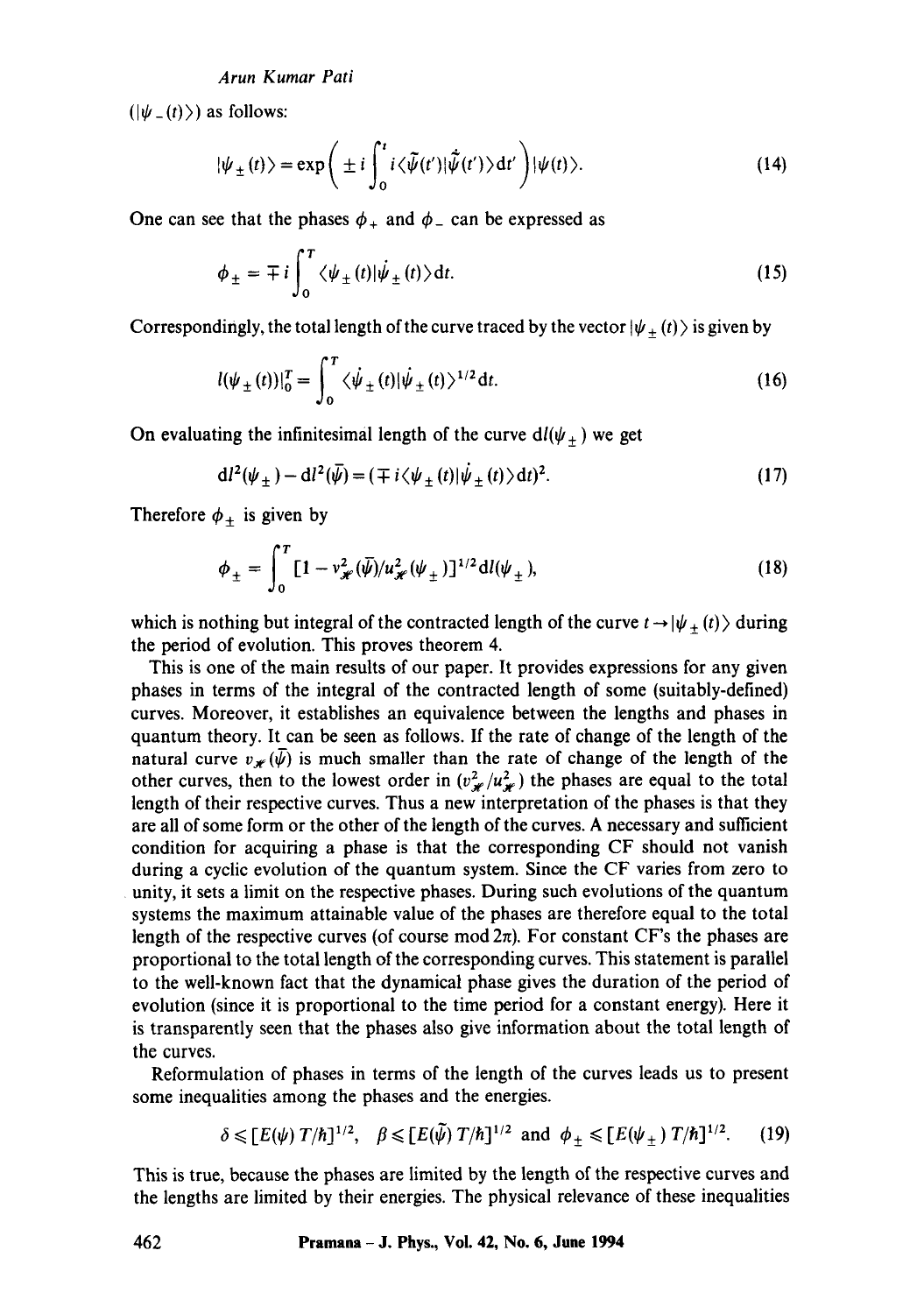are as follows. In an experiment if one measures the phas change of a wave function during a cyclic quantum evolution and obtains some value then he may not be sure whether the phase is of dynamical or geometric origin. However, if he compares the measured value of the phase with the (calculated) length or energy of the corresponding curve and finds that the value of the phase satisfies any one of the inequality then he will be sure about the nature of the phase. Hence, these inequalities can be used to discern the phases in a cyclic quantum evolution.

Apart from all this, we now raise the fundamental question on the origin of the phases in general. Indeed, our result holds the clue providing a novel way towards an answer. At each instant of time,  $t$ , the length of the curves is greater than the "distance" or the length of the natural curve. Because of these fundamental inequalities among these curves, the phases appear in the final state of the system. Thus, during a cyclic quantum evolution, we may regard the excess length of curves over the length of the natural curve go on accumulating, so that their integrated squared difference finally appear as the phases associated with the final state vector. This shows that during a cyclic evolution, the nature of the phase that appears depends squarely on the particular length of the curve. An important question that we wish to answer is that whether the concept of length of a curve provides the means of realising the accumulation of a surplus geometric phase over and above the dynamical phase. This is, in fact, achieved by adjusting the Hamiltonian of the system for the following reason. Since length of the natural curve  $l(\bar{\psi})$  is independent of the Hamiltonian H, by changing  $H$  we can only change the length of the dynamical curve. Therefore by varying the Hamiltonian we can allow the length of the dynamical curve to be as close as to the length of the natural curve, and thereby, making the dynamical phase vanishingly small. In the process of adjusting the Hamiltonian the length of the geometric curve remains unchanged and hence the geometric phase, too. So whatever geometric phase the system will acquire upon a cyclic excursion, can be kept ir 'act with a very small contribution from the dynamical phase. Making the dynamical phase vanishingly small amounts to saying that the state vector of the quantum system undergoes parallel-transport arround a closed curve approximately. What kind of Hamiltonian will lead to such a situation is work of a separate paper.

#### **6. An example**

The above ideas can be clarified in the following simple example. We consider a two-level quantum system which has an analogous description of a spin-l/2 particle. The quantum system is a single, two level atom driven by an intense, classical laser field, for which the Hamiltonian in the rotating wave approximation 118] can be written as  $H = 1/2\hbar\Delta\sigma_3 + \hbar\lambda[\sigma_+ \exp(-i\varphi) + \sigma_- \exp(i\varphi)]$  where  $\sigma_3$  is the Pauli spin matrix,  $\Delta$  is the laser frequency,  $\lambda$  is the coupling strength and  $\varphi$  is the constant phase of laser field;  $\sigma_+$  and  $\sigma_-$  being the Pauli raising and lowering operators. In this case, the Hilbert space is spanned by the basis vectors  $|e\rangle$  and  $|g\rangle$ ; therefore  $\mathcal{H} = C^2$  and the projective space  $\mathcal{P} = \mathcal{P}_1(C)$  is a sphere. If the initial state  $|\psi(0)\rangle$  is chosen to be  $|e\rangle$ , where

$$
|e\rangle = \sin \theta / 2 e^{i\varphi} | + \rangle + \cos \theta / 2 | - \rangle, \tag{20}
$$

then, at any other time the state vector  $|\psi(t)\rangle$  can be written as

$$
|\psi(t)\rangle = \sin\theta/2e^{i\varphi}e^{-i\omega t}|+\rangle + \cos\theta/2e^{i\omega t}|-\rangle, \qquad (21)
$$

**Pramana - J. Phys., VoL 42, No. 6, June 1994 463**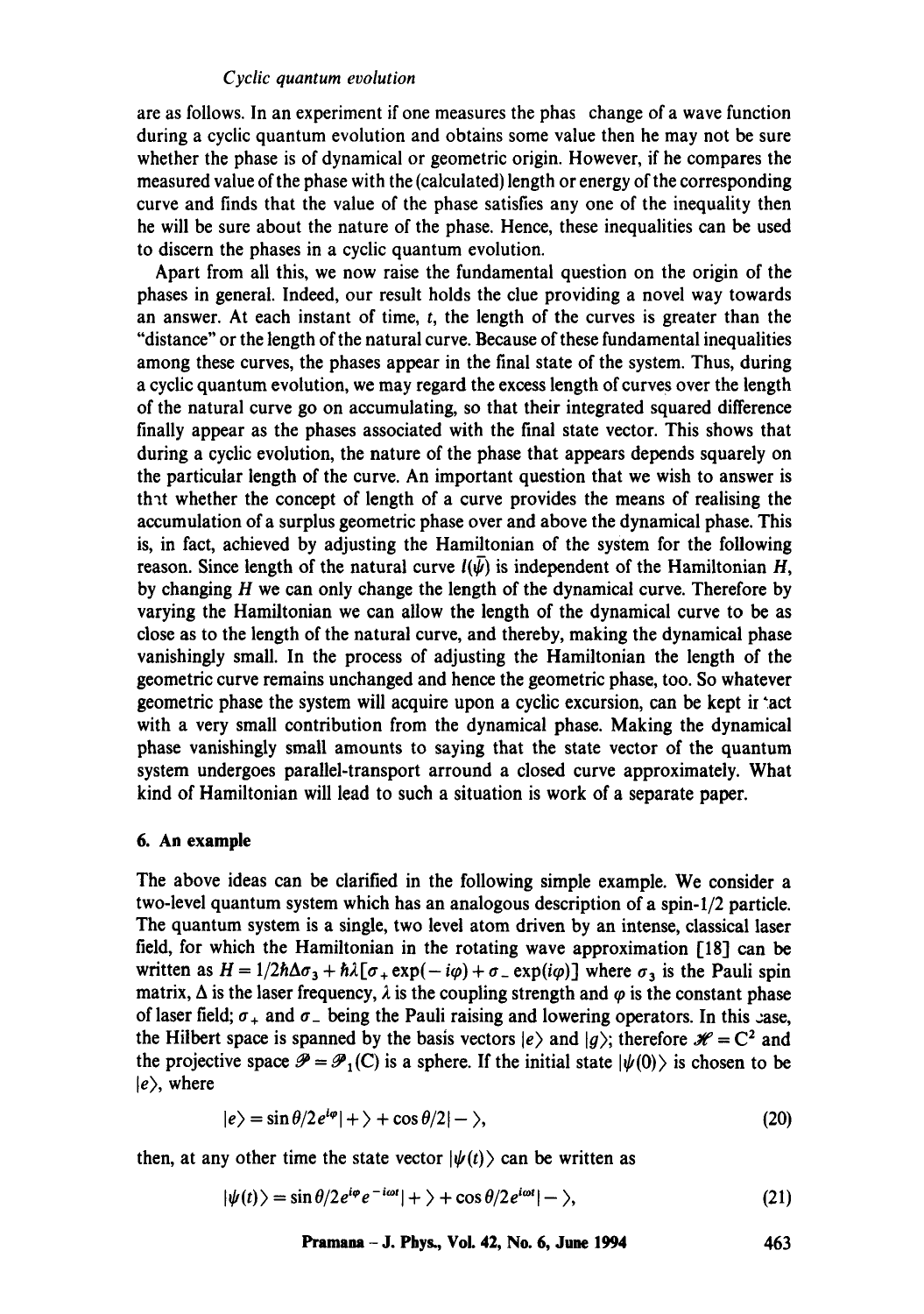where  $|+\rangle$  and  $|-\rangle$  are the new basis vectors constructed from the linear superposition of the basis vectors  $|e\rangle$  and  $|g\rangle$ , i.e.

$$
|+\rangle = \cos \theta/2|g\rangle + \sin \theta/2e^{-i\varphi}|e\rangle
$$
  

$$
|-\rangle = \cos \theta/2|e\rangle - \sin \theta/2e^{i\varphi}|g\rangle.
$$

Here the  $\sin \theta/2$  and  $\cos \theta/2$  are related to the parameters of the Hamiltonian and is given by

$$
\sin \theta/2 = \frac{\omega - \Delta/2}{\left[2\omega(\omega - \Delta/2)\right]^{1/2}}, \cos \theta/2 = \frac{\lambda}{\left[2\omega(\omega - \Delta/2)\right]^{1/2}} \text{ and } \omega^2 = \lambda^2 + \Delta^2/4.
$$

Now the state vector  $|\psi(t)\rangle$  undergoes a cyclic evolution over a period  $T=\pi/\omega$ . So that interval  $[0, T]$  the state acquires a phase of  $\pi$ . During the evolution the dynamical phase is  $\pi \cos \theta$  and the geometric phase is  $\pi(1 - \cos \theta)$ . Now we calculate the lengths and the energies of the various curves. The total length of the dynamical curve is just  $\pi$ , whereas the energy associated with the dynamical curve is  $\hbar\omega\pi$ . The total length of the geometric curve is  $[\pi 2\pi(1-\cos\theta)]^{1/2}$ , whereas the associated energy is  $\hbar \omega \Omega$ ,  $\Omega = 2\pi (1 - \cos \theta)$ . Since the geometric length of the curve is equal to the square root of  $\pi$  times the total solid angle  $\Omega$  subtended by the orbit of motion in a unit sphere, it justifies the name. The total length of the natural curve is equal to  $\pi \sin \theta$ . The CF for the dynamical curve is  $\cos \theta$  and for the geometric curve is  $\sin \theta/2$ . This shows that the phases are proportional to the length of the curves.

Note that the dynamical phase and the geometric phase calculated on using (12) and (13) are  $\pi \cos \theta$  and  $\pi (1 - \cos \theta)$  respectively. Using the states  $|\psi_{+}(t)\rangle$  we calculate the total length of the curve  $t\rightarrow |\psi_{+}(t)\rangle$ . Now  $l(\psi_{+})|_{0}^{t}$  is given by  $\pi^{2}(1+\sin\theta)^{1/2}$ . Its associated energy is  $\hbar\omega\pi(1+\sin\theta)$ . Here, we can also see that the total phase calculated on using (18) is exactly what was expected. Finally  $l(\psi_-)|_0^T$  is found to be  $[\pi^2(2 + 3\cos\theta - 4\cos\theta)]^{1/2}$ . Its associated energy is  $h\omega\pi(2 + 3\cos\theta - 4\cos\theta)$ . Once again we can calculate the difference phase on using (18). Thus, this simple example demonstrates all the essential features of our formulation of the phases in terms of the length of the curves.

#### **7. Conclusion**

To conclude this section, various curves such as the dynamical, geometric and natural curves for an arbitrary cyclic evolution of a quantum system are introduced. Their lengths and energies are defined. It is proved that the phases can be expressed as the integral of the contracted length of some (suitably-defined) curves. Some inequalities among the phases, lengths and energies are shown to be valid. We established the equivalence between the phases and lengths of the curves. Thus wherever we measure the (relative) phase of a state vector undergoing a cyclic evolution, it is nothing but the length of the curve traced by the state vector (with a multiplicative CF). Since the non-adiabatic Berry phase has been measured experimentally, in a sense the contracted length of the geometric curve has been actually measured. So what remain to be measured are the total length of the dynamical curve, the geometric curve and the natural curve.